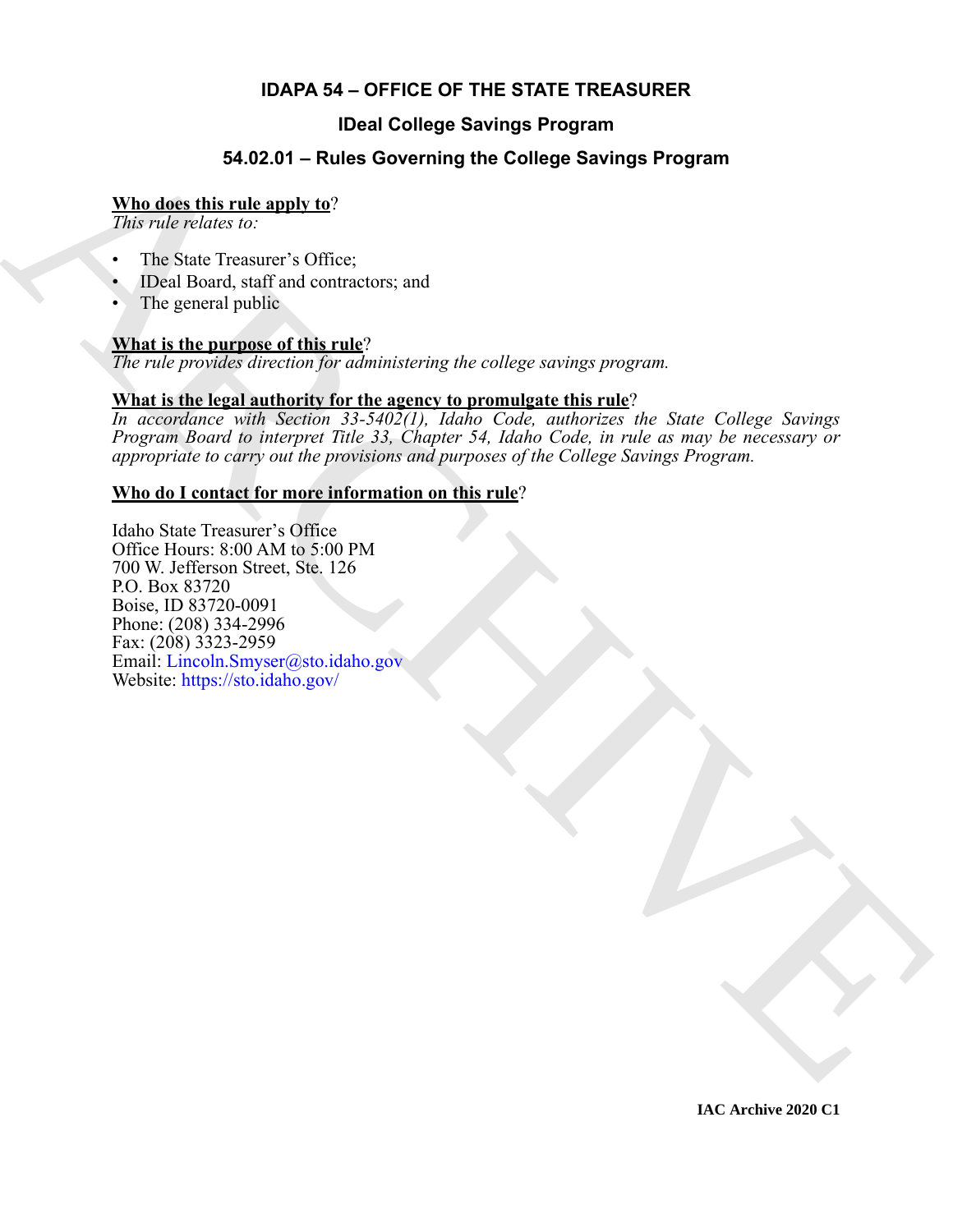# **Table of Contents**

### **IDAPA 54 - OFFICE OF THE STATE TREASURER** 54.02.01 - Rules Governing the College Savings Program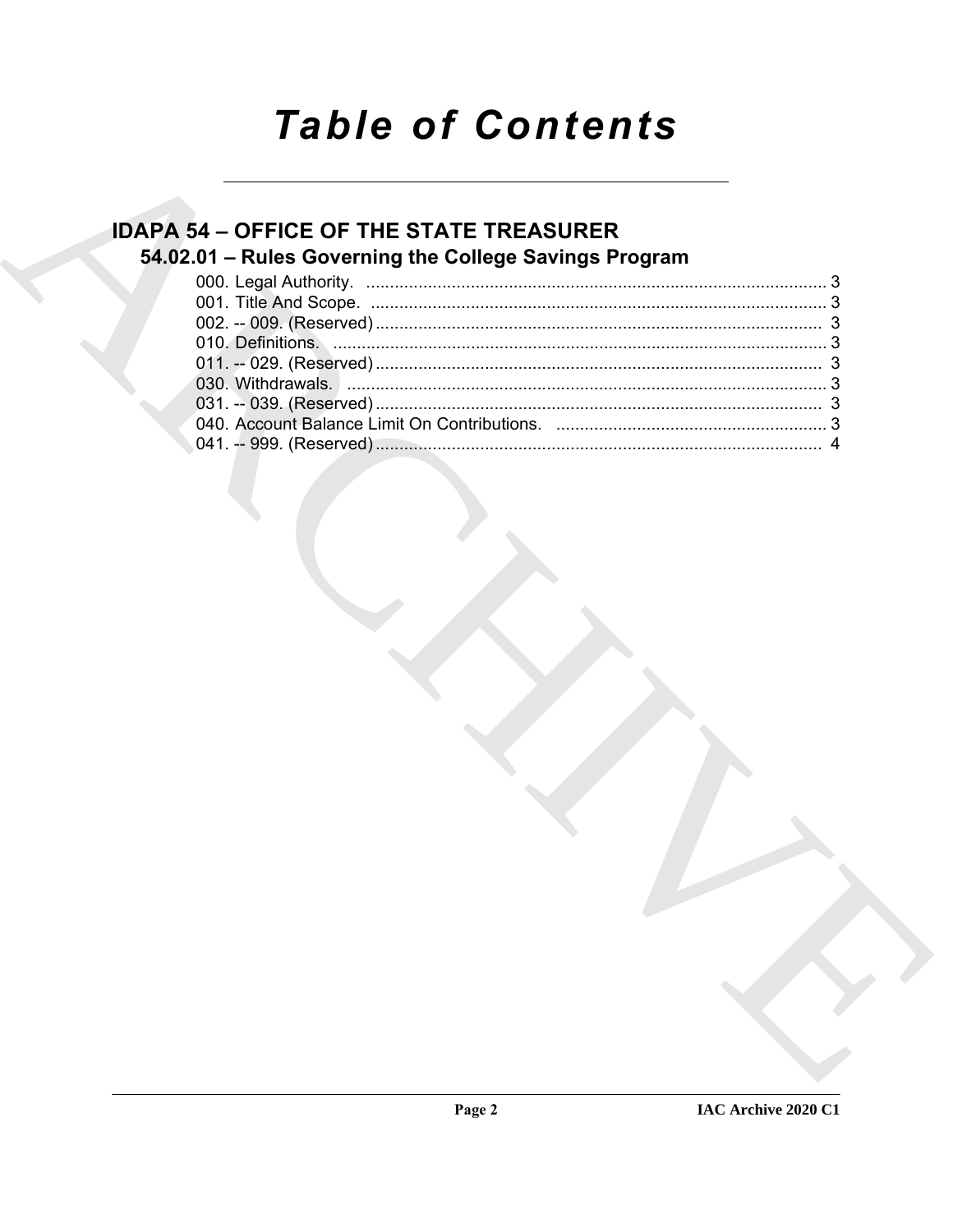#### **IDAPA 54 – OFFICE OF THE STATE TREASURER**

#### **54.02.01 – RULES GOVERNING THE COLLEGE SAVINGS PROGRAM**

#### <span id="page-2-18"></span><span id="page-2-2"></span><span id="page-2-1"></span><span id="page-2-0"></span>**000. LEGAL AUTHORITY.**

Section 33-5402(1), Idaho Code, authorizes the State College Savings Program Board to interpret Title 33, Chapter 54, Idaho Code, in rule as may be necessary or appropriate to carry out the provisions and purposes of the College Savings Program.

#### <span id="page-2-3"></span>**001. TITLE AND SCOPE.**

<span id="page-2-19"></span>**01. Title**. These rules are titled IDAPA 54.02.01, "Rules Governing the College Savings Program."  $(3-20-20)$ 

**02. Scope**. These rules interpret Title 33, Chapter 54, Idaho Code, and prescribe the conditions and standards for the Program required to be specified in rule under the provisions of Title 33, Chapter 54, Idaho Code.

 $(4-2-08)$ 

#### <span id="page-2-4"></span>**002. -- 009. (RESERVED)**

#### <span id="page-2-11"></span><span id="page-2-5"></span>**010. DEFINITIONS.**

<span id="page-2-12"></span>Except where supplemented by the definitions in Section 010 of these rules, the definitions in Section 33-5401, Idaho Code, apply to terms used in these rules. (4-2-08)

**(98)**<br> **EXAMPLE DEFEND IN A SHOT COMPARTY CONTROL** CONTROL CONTROL CONTROL CONTROL CONTROL CONTROL CONTROL CONTROL CONTROL CONTROL CONTROL CONTROL CONTROL CONTROL CONTROL CONTROL CONTROL CONTROL CONTROL CONTROL CONTROL C **01. Account Balance Limit on Contributions**. The maximum total balance amount for all accounts established under the Program for the benefit of the same designated beneficiary as established by the State College Savings Program Board from time to time and set forth in the Program Documents, but in no event more than the amount permitted under 26 U.S.C. Section 529. (4-2-08)

<span id="page-2-13"></span>**02. Account Owner**. The individual, trust, estate, partnership, association, or corporation identified as the Account Owner in the Program Documents. (4-2-08)

<span id="page-2-14"></span>**03. Earnings**. The total account balance on a particular date minus the deposits to the account as of that date. (4-2-08)  $t$ hat date.  $(4-2-08)$ 

<span id="page-2-15"></span>**04. Program**. The College Savings Program and the Idaho College Savings Trust established under Title 33, Chapter 54, Idaho Code. (4-2-08)

**05. Program Documents**. Written documents governing the agreement between the Account Owner and the Program, including the following: the written description of terms, policies, and procedures applicable to the Program; the Program application signed by the Account Owner; the participation agreement signed by the Account Owner; and, any form provided by the Program and signed by the Account Owner. (4-2-08)

<span id="page-2-22"></span><span id="page-2-20"></span><span id="page-2-17"></span><span id="page-2-16"></span>**06. Rollover Distribution**. Has the meaning set forth in 26 U.S.C. Section 529(c)(3)(C)(i). (5-3-03)

<span id="page-2-6"></span>**011. -- 029. (RESERVED)**

#### <span id="page-2-7"></span>**030. WITHDRAWALS.**

**01. Minimum Deposit Period**. Account Owners may request withdrawal of all or part of the balance in an account if the amount requested has been on deposit in the account for ten (10) days or longer. (4-2-08)

<span id="page-2-21"></span>**02. Determination of Qualified and Non-Qualified Withdrawals**. The Account Owner is responsible for satisfying requirements of the United States Internal Revenue Service and the Idaho Tax Commission concerning proof that a withdrawal is a qualified withdrawal. (4-2-08)

#### <span id="page-2-8"></span>**031. -- 039. (RESERVED)**

#### <span id="page-2-10"></span><span id="page-2-9"></span>**040. ACCOUNT BALANCE LIMIT ON CONTRIBUTIONS.**

That portion of a deposit to an account that causes the total balance of the account, together with other accounts established under the Program for the benefit of the same designated beneficiary, to exceed the Account Balance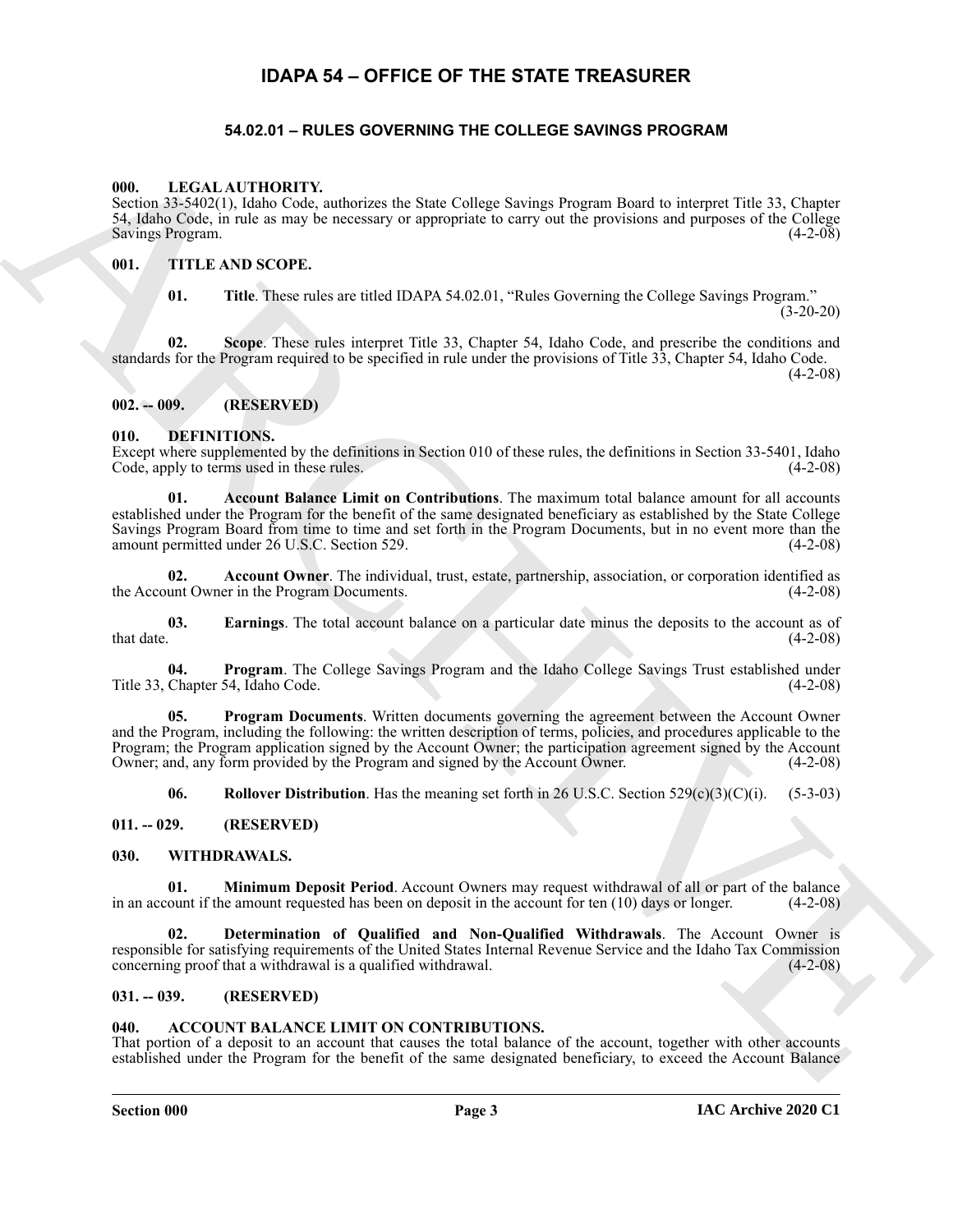#### *IDAHO ADMINISTRATIVE CODE IDAPA 54.02.01 Office of the State Treasurer Rules Governing the College Savings Program*

ARCHIVE Limit on Contributions shall be rejected. Accounts that have reached the Account Balance Limit on Contributions may continue to accrue Earnings, and no withdrawal or Rollover Distribution will be required as the result of such accrual. In determining an account's balance for purposes of the Account Balance Limit on Contributions, only balances in accounts established under the Program shall be included. (4-2-08) balances in accounts established under the Program shall be included.

<span id="page-3-0"></span>**041. -- 999. (RESERVED)**